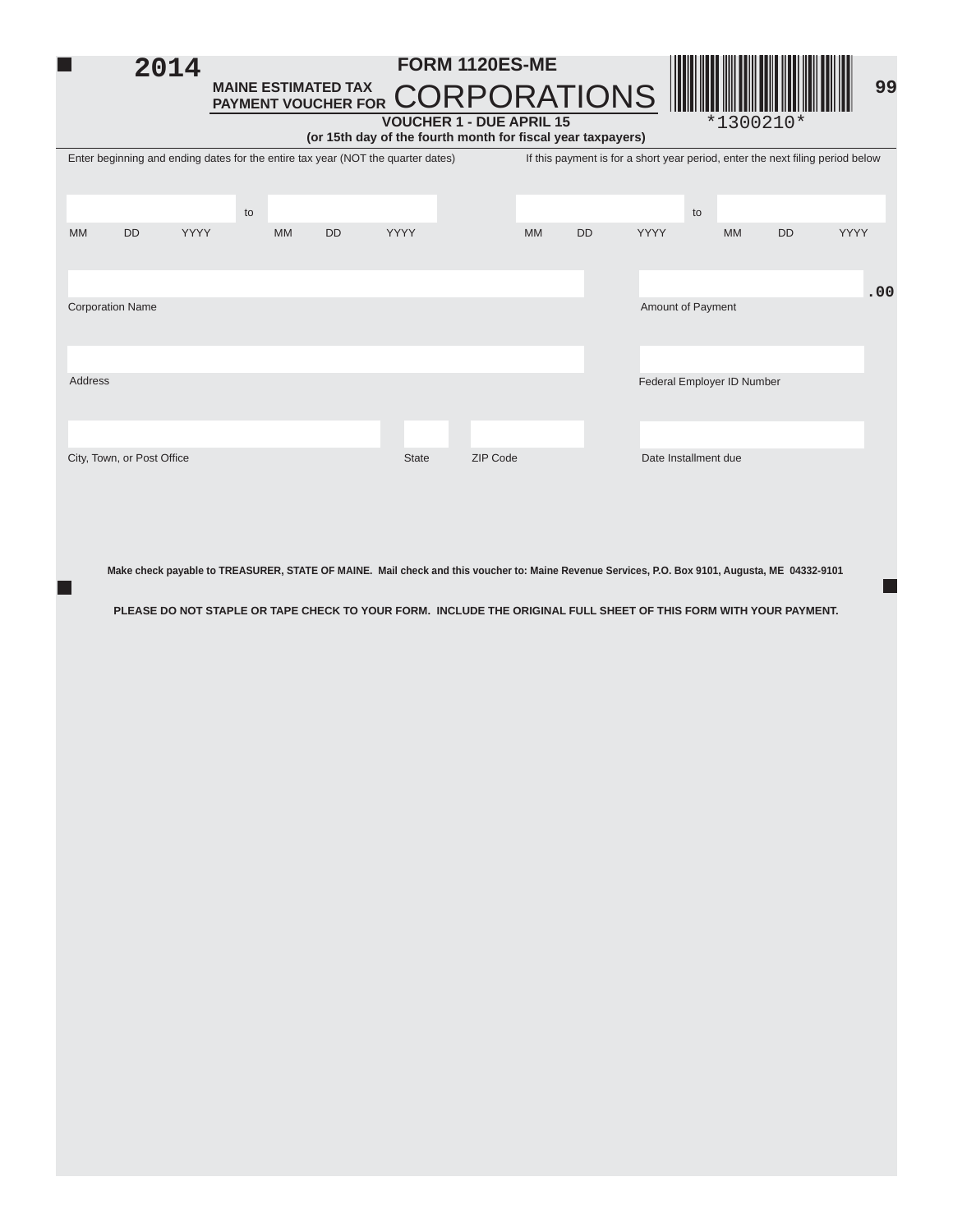

| Enter beginning and ending dates for the entire tax year (NOT the quarter dates)<br>If this payment is for a short year period, enter the next filing period below |                            |             |    |           |           |              |          |                   |           |             |                            |           |             |
|--------------------------------------------------------------------------------------------------------------------------------------------------------------------|----------------------------|-------------|----|-----------|-----------|--------------|----------|-------------------|-----------|-------------|----------------------------|-----------|-------------|
|                                                                                                                                                                    |                            |             |    |           |           |              |          |                   |           |             |                            |           |             |
|                                                                                                                                                                    |                            |             |    |           |           |              |          |                   |           |             |                            |           |             |
|                                                                                                                                                                    |                            |             | to |           |           |              |          |                   |           |             | to                         |           |             |
| <b>MM</b>                                                                                                                                                          | <b>DD</b>                  | <b>YYYY</b> |    | <b>MM</b> | <b>DD</b> | YYYY         |          | <b>MM</b>         | <b>DD</b> | <b>YYYY</b> | <b>MM</b>                  | <b>DD</b> | <b>YYYY</b> |
|                                                                                                                                                                    |                            |             |    |           |           |              |          |                   |           |             |                            |           |             |
|                                                                                                                                                                    |                            |             |    |           |           |              |          |                   |           |             |                            |           |             |
|                                                                                                                                                                    |                            |             |    |           |           |              |          |                   |           |             |                            |           | .00         |
|                                                                                                                                                                    | <b>Corporation Name</b>    |             |    |           |           |              |          | Amount of Payment |           |             |                            |           |             |
|                                                                                                                                                                    |                            |             |    |           |           |              |          |                   |           |             |                            |           |             |
|                                                                                                                                                                    |                            |             |    |           |           |              |          |                   |           |             |                            |           |             |
|                                                                                                                                                                    |                            |             |    |           |           |              |          |                   |           |             |                            |           |             |
| Address                                                                                                                                                            |                            |             |    |           |           |              |          |                   |           |             | Federal Employer ID Number |           |             |
|                                                                                                                                                                    |                            |             |    |           |           |              |          |                   |           |             |                            |           |             |
|                                                                                                                                                                    |                            |             |    |           |           |              |          |                   |           |             |                            |           |             |
|                                                                                                                                                                    |                            |             |    |           |           | <b>State</b> | ZIP Code |                   |           |             | Date Installment due       |           |             |
|                                                                                                                                                                    | City, Town, or Post Office |             |    |           |           |              |          |                   |           |             |                            |           |             |

**Make check payable to TREASURER, STATE OF MAINE. Mail check and this voucher to: Maine Revenue Services, P.O. Box 9101, Augusta, ME 04332-9101**

п.

 $\Box$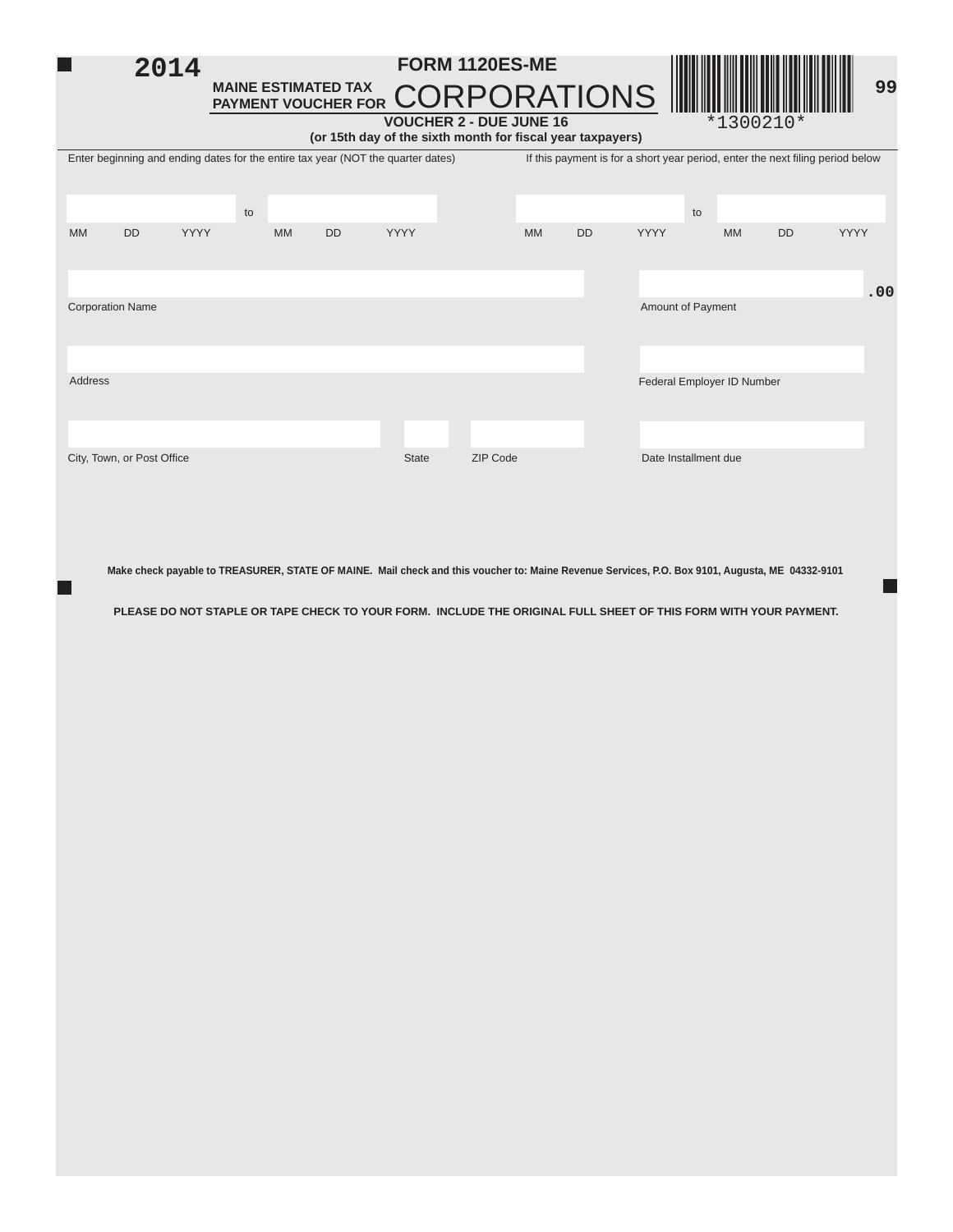| 2014                                                                                                             | <b>MAINE ESTIMATED TAX</b><br>MAINE ESTIMATED TAX CORPORATIONS                   | <b>FORM 1120ES-ME</b> | <b>Alta Maria Alta Alta Alta Alta Alta</b> |                                                                                |  |  |  |  |  |  |  |
|------------------------------------------------------------------------------------------------------------------|----------------------------------------------------------------------------------|-----------------------|--------------------------------------------|--------------------------------------------------------------------------------|--|--|--|--|--|--|--|
| <b>VOUCHER 3 - DUE SEPTEMBER 15</b><br>$*1300210*$<br>(or 15th day of the ninth month for fiscal year taxpayers) |                                                                                  |                       |                                            |                                                                                |  |  |  |  |  |  |  |
|                                                                                                                  | Enter beginning and ending dates for the entire tax year (NOT the quarter dates) |                       |                                            | If this payment is for a short year period, enter the next filing period below |  |  |  |  |  |  |  |

|         | $\sim$<br>$\sim$           | $\tilde{\phantom{a}}$ |    |    | $\sim$ $\sim$ |       | $\sim$ $\sim$ | . .      |           | $\sim$ $\sim$ | $\sim$ $\sim$ $\sim$ $\sim$ | $\sim$ $\cdot$         |             |     |
|---------|----------------------------|-----------------------|----|----|---------------|-------|---------------|----------|-----------|---------------|-----------------------------|------------------------|-------------|-----|
|         |                            |                       | to |    |               |       |               |          |           |               | to                          |                        |             |     |
| MM      | <b>DD</b>                  | YYYY                  |    | MM | <b>DD</b>     | YYYY  |               | MM       | <b>DD</b> | YYYY          |                             | <b>MM</b><br><b>DD</b> | <b>YYYY</b> |     |
|         |                            |                       |    |    |               |       |               |          |           |               |                             |                        |             |     |
|         | <b>Corporation Name</b>    |                       |    |    |               |       |               |          |           |               | Amount of Payment           |                        |             | .00 |
|         |                            |                       |    |    |               |       |               |          |           |               |                             |                        |             |     |
|         |                            |                       |    |    |               |       |               |          |           |               |                             |                        |             |     |
| Address |                            |                       |    |    |               |       |               |          |           |               | Federal Employer ID Number  |                        |             |     |
|         |                            |                       |    |    |               |       |               |          |           |               |                             |                        |             |     |
|         |                            |                       |    |    |               |       |               |          |           |               |                             |                        |             |     |
|         | City, Town, or Post Office |                       |    |    |               | State |               | ZIP Code |           |               | Date Installment due        |                        |             |     |

**Make check payable to TREASURER, STATE OF MAINE. Mail check and this voucher to: Maine Revenue Services, P.O. Box 9101, Augusta, ME 04332-9101**

н

٦